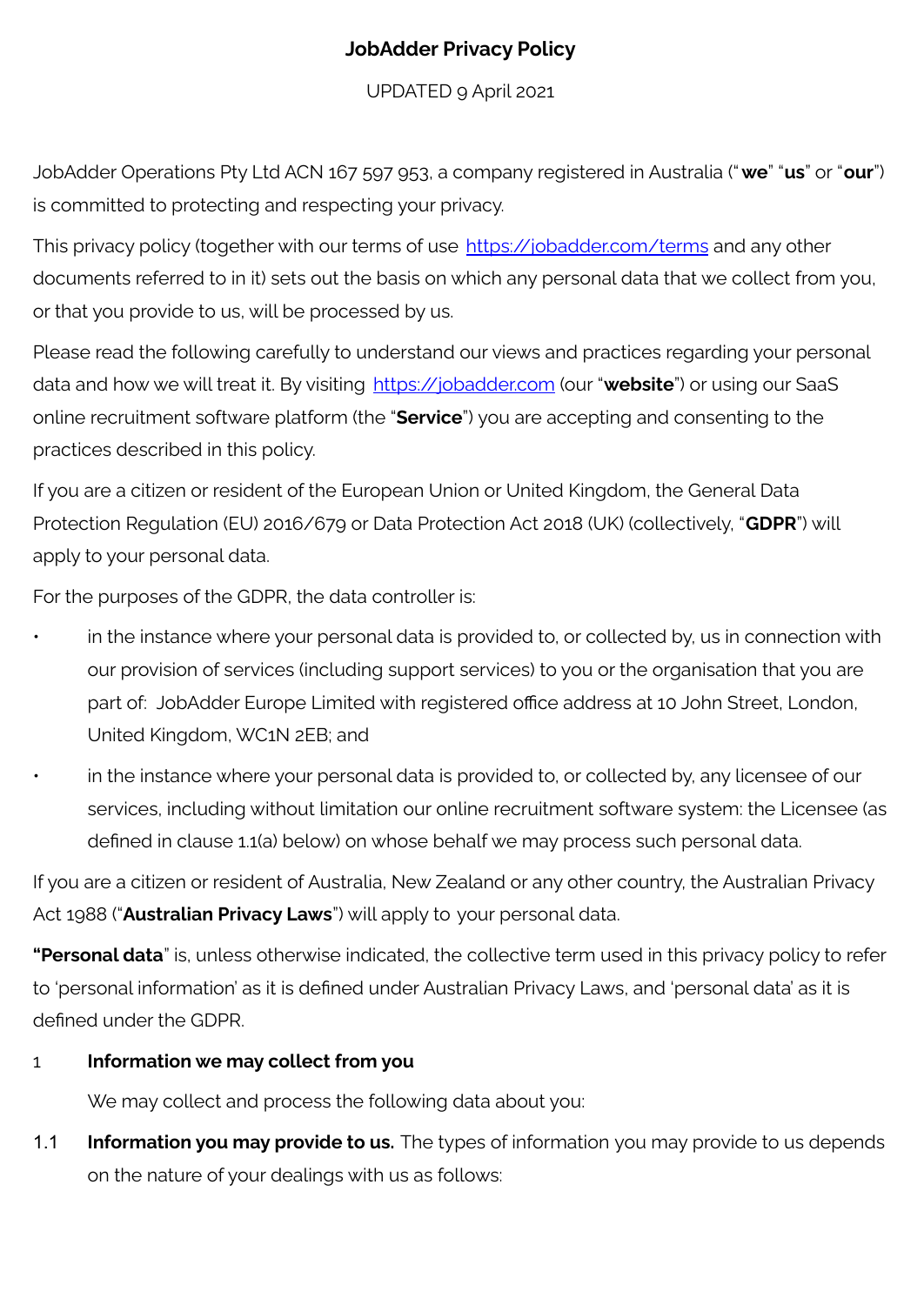- (a) If you are the representative of a licensed user ("**Licensee**") of our Service, you may give us information about individuals within your organisation at or before the time that you register with us. This includes information you provide when you take out a trial of the Service, accept a licence agreement, make an enquiry with us online, or subsequently in other ways, including if necessary to provide you with ongoing services. The information you give us may include names, position titles, addresses, telephone numbers, email addresses and other contact details.
- (b) Our Service is a Software-as-a-Service (SaaS) product. As such, information and data you provide by inputting into our software as a Licensee is held on servers owned by third party hosting providers and leased by us. Such data may include personal data relating to your clients and individuals within your organisations, including information about job candidates and potential candidates.
- (c) If you are one of our 'business contacts' (e.g. a contact person in one of our suppliers, or in an agency with which we deal), you may give us basic business contact information about you. This includes your name, title and work contact details.
- (d) If you are providing us with personal data about a third party, you warrant to us that you have that person's consent to disclose their personal data to us and that your use and disclosure of the information to us is in accordance with the GDPR. This paragraph is without prejudice to any obligations you may have to us as a Licensee under any licence agreement for use of our software or services.
- (e) Please note that we use a third party payment gateway provider to process payments, however we do not have access to credit card information, nor do we collect or store such information.
- 1.2 **Information we collect about you.** With regard to each of your visits to our website we may automatically collect the following information:
	- (a) Technical information, including the Internet protocol (IP) address used to connect your computer, tablet, mobile or other device (each being a "**Device**") to the Internet, your login information, browser type and version, time zone setting, browser plug-in types and versions, operating system and platform, information you post online either on our website or on a third-party social media site to which we have access.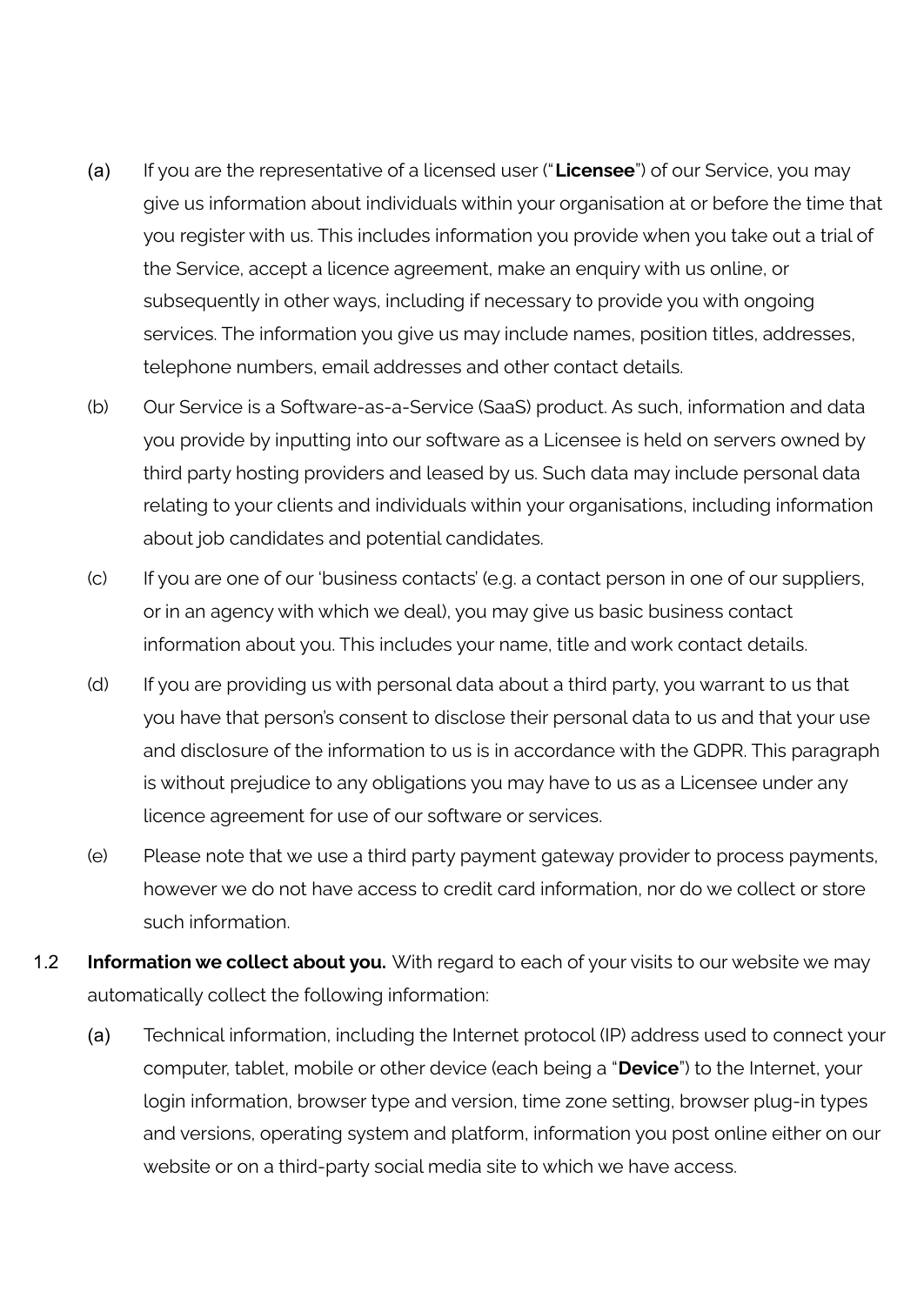- (b) Information about your visit, including the full Uniform Resource Locators (URL) clickstream to, through and from our website (including date and time); products you viewed or searched for; page response times, download errors, length of visits to certain pages, page interaction information (such as scrolling, clicks, and mouse-overs), and methods used to browse away from the page and any phone number used to call our customer service number.
- 1.3 **Information we receive from other sources.** We may receive information about you if you use any other websites that we operate or may operate from time to time or other services we provide. We may share information amongst members of our group, which means our subsidiaries, our ultimate holding company and its subsidiaries ("**Affiliates**"). We may also work with third parties (including, for example, business partners, sub-contractors in technical, payment and delivery services, advertising networks, analytics providers, search information providers, credit reference agencies) and may receive information about you from them.

## 2 **Disclaimer where we are carrying out the role of data processor (for the purposes of the GDPR where applicable)**

To the extent that we are carrying out the function as data processor for a third party controller in connection with any of your personal data, then we will comply with this privacy policy and the GDPR to the extent that it applies to us as a data processor, however to the fullest extent permissible by law, we disclaim all liability whatsoever for all duties, obligations or other legal requirements which are proper to such third party data controller, which for the avoidance of doubt may be the Licensee to whom access to our Service may have been provided.

### 3 **Analytic Tools, Cookies and Remarketing**

3.1 Our website and Service uses analytic tools (such as Google Analytics) and cookies to distinguish you from other users of our website or Service and monitor website and Service user activities and behaviours. This helps us to provide you with a good experience when you browse our website or Service and also allows us to improve them. By continuing to browse the website or Service, you are agreeing to our use of analytic tools cookies.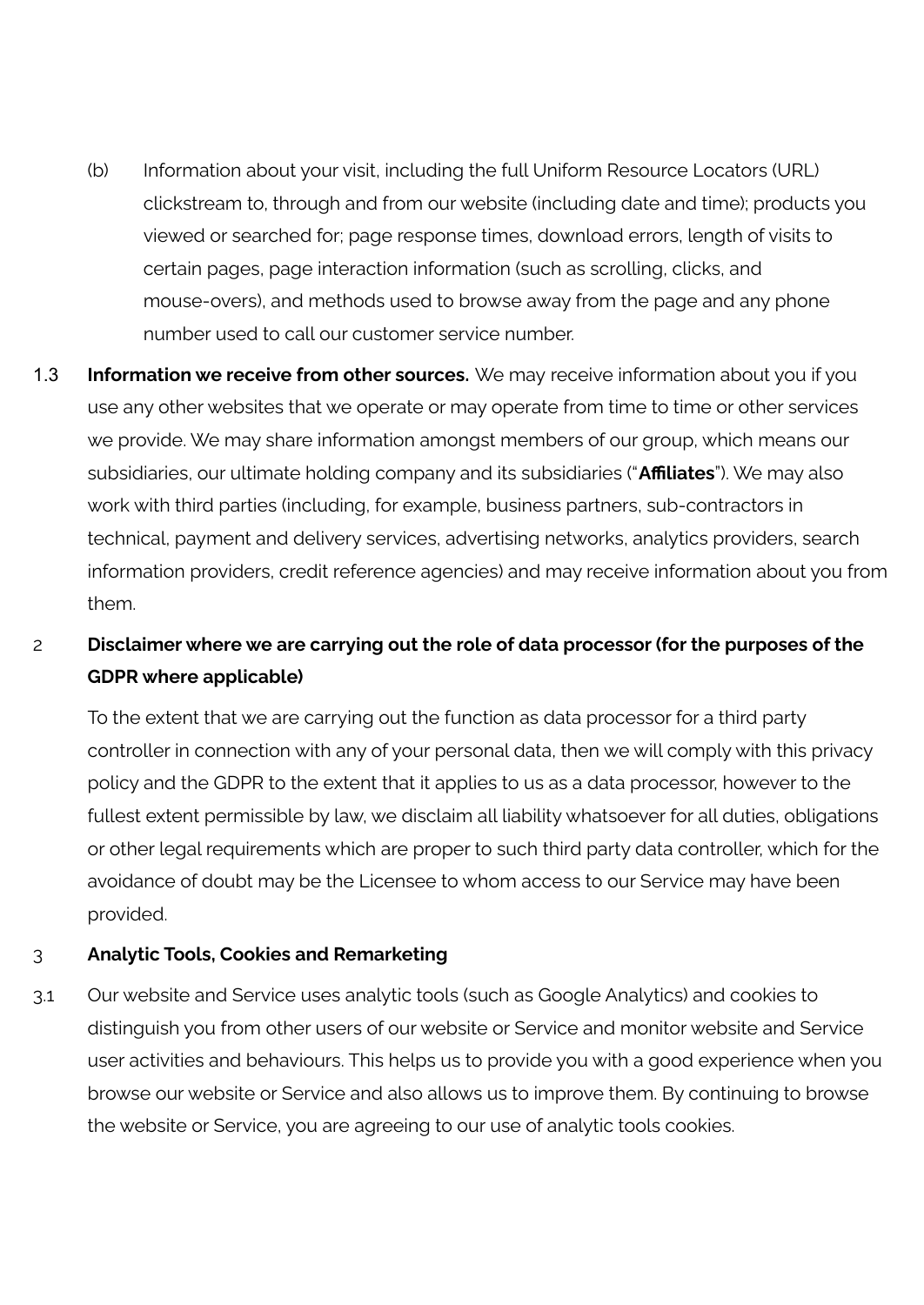- 3.2 A cookie is a small file of letters and numbers that we store on your browser or the hard drive of your Device. Cookies contain information that is transferred to your device's hard drive or device.
- 3.3 We use the following cookies:
	- (a) **Strictly necessary cookies**. These are cookies that are required for the operation of our website/Service. They include, for example, cookies that enable you to log into secure areas of our website/Service, use a shopping cart or make use of e-billing services.
	- (b) **Analytical/performance cookies**. They allow us to recognise and count the number of visitors and to see how visitors move around our website/Service when they are using it. This helps us to improve the way our website/Service works, for example, by ensuring that users are finding what they are looking for easily.
	- (c) **Functionality cookies**. These are used to recognise you when you return to our website/Service. This enables us to personalise our content for you, greet you by name and remember your preferences (for example, your choice of language or region).
	- (d) **Targeting cookies**. These cookies record your visit to our website/Service, the pages you have visited and the links you have followed. We will use this information to make our website/Service and the advertising displayed on it more relevant to your interests. We may also share this information with third parties for this purpose.
- 3.4 Except for strictly necessary cookies specified in (a) above, all cookies will expire after 30 days.
- 3.5 If you do not wish cookies to be stored on your device, you can block them by activating the relevant setting on your browser which can usually be found in the "help" section. More information on how to do this is available here: [www.allaboutcookies.org](http://www.allaboutcookies.org) or [www.youronlinechoices.eu.](http://www.youronlinechoices.eu) However please note that, if you use your browser settings to block cookies (including strictly necessary cookies) you may not be able to access all or parts of our website/Service. Your usage of the website/Service without changing your browser cookies settings will indicate your consent to usage of cookies in accordance with this section of our privacy policy. You can change your cookie settings at any time.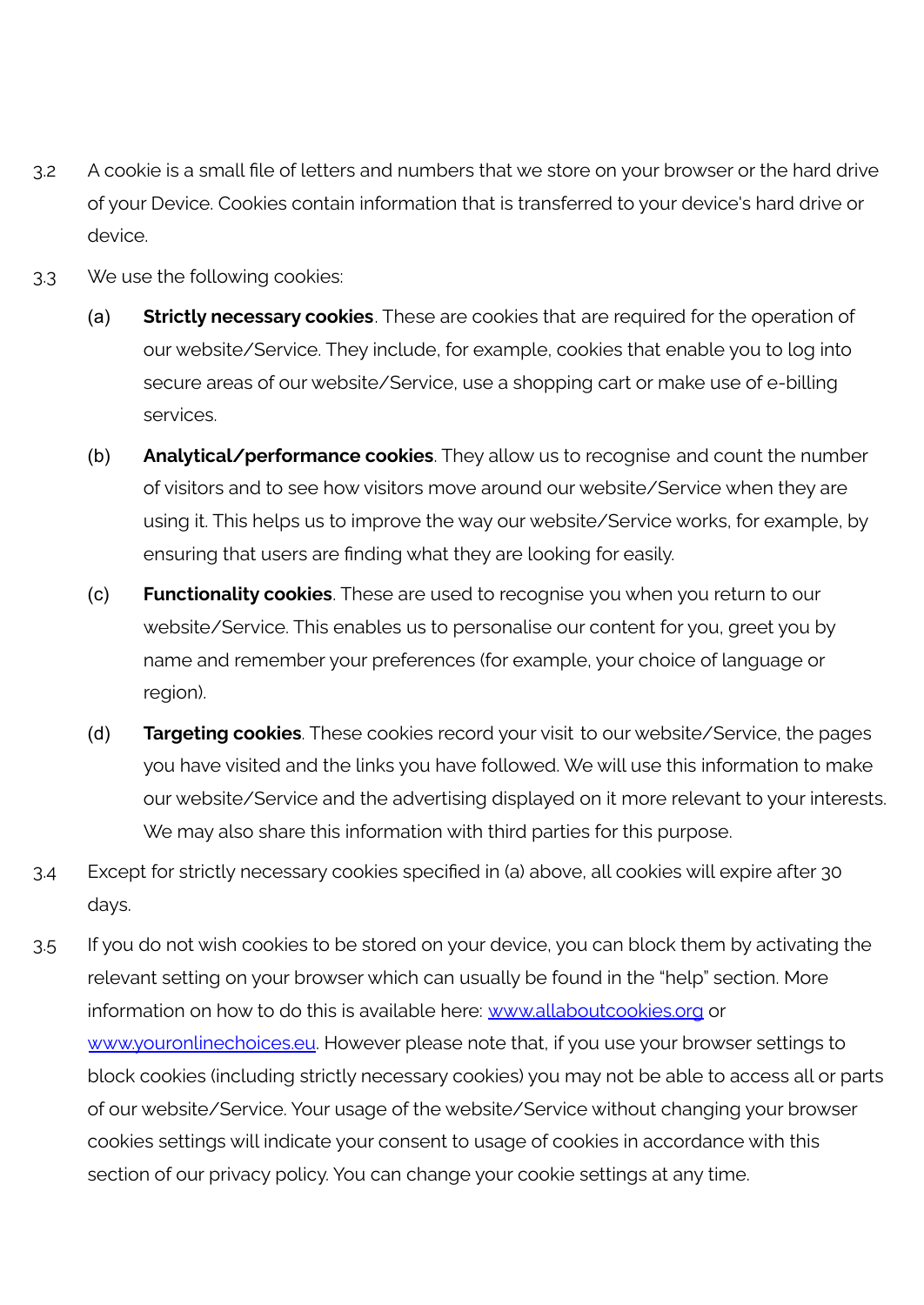3.6 We may remarket our services to you in a targeted way, by using third party remarketing services (such as Google Ads or similar providers). Our third party remarketing vendors may advertise our services to you at multiple online locations. You agree to our use of these third party vendor remarketing services for the purpose of advertising to you in this way. You can withdraw your consent to this advertising at any time. Visit <http://optout.networkadvertising.org/#!/> for information on how to opt out.

#### 4 **Uses made of your information**

We use information held about you in the following ways:

- 4.1 **Information you give to us**. We will use this information:
	- (a) to provide our SaaS solution in accordance with the instructions of the relevant Licensee;
	- (b) to carry out our obligations arising from any contracts entered into between you and us including the provision to you with information, products and services that you request from us, online content and dealing with your requests and enquiries;
	- (c) to provide you with information about other products and services we offer that are similar to those that you have already purchased or enquired about;
	- (d) to send newsletters or other communications on topics which may be of interest to our customers and to people who have requested information from us via our website (e.g. to provide a trial of our products or services, provide you with information on our products and services or other information requested);
	- (e) where you have expressly consented to us contacting you for marketing purposes, to provide you, or permit selected third parties to provide you, with information about goods or services we feel may interest you. If you are an existing customer, we will only contact you with information about goods and services similar to those which were the subject of a previous sale or negotiations of a sale to you. We will only provide your data to selected third parties for marketing purposes if you have expressly consented to this. If you do not want us to use your data in this way, please ensure that the relevant box is ticked or unticked as appropriate on the webpage where we collect your data, or click on the unsubscribe button on any email communication from us;
	- (f) to notify you about changes to our service or products;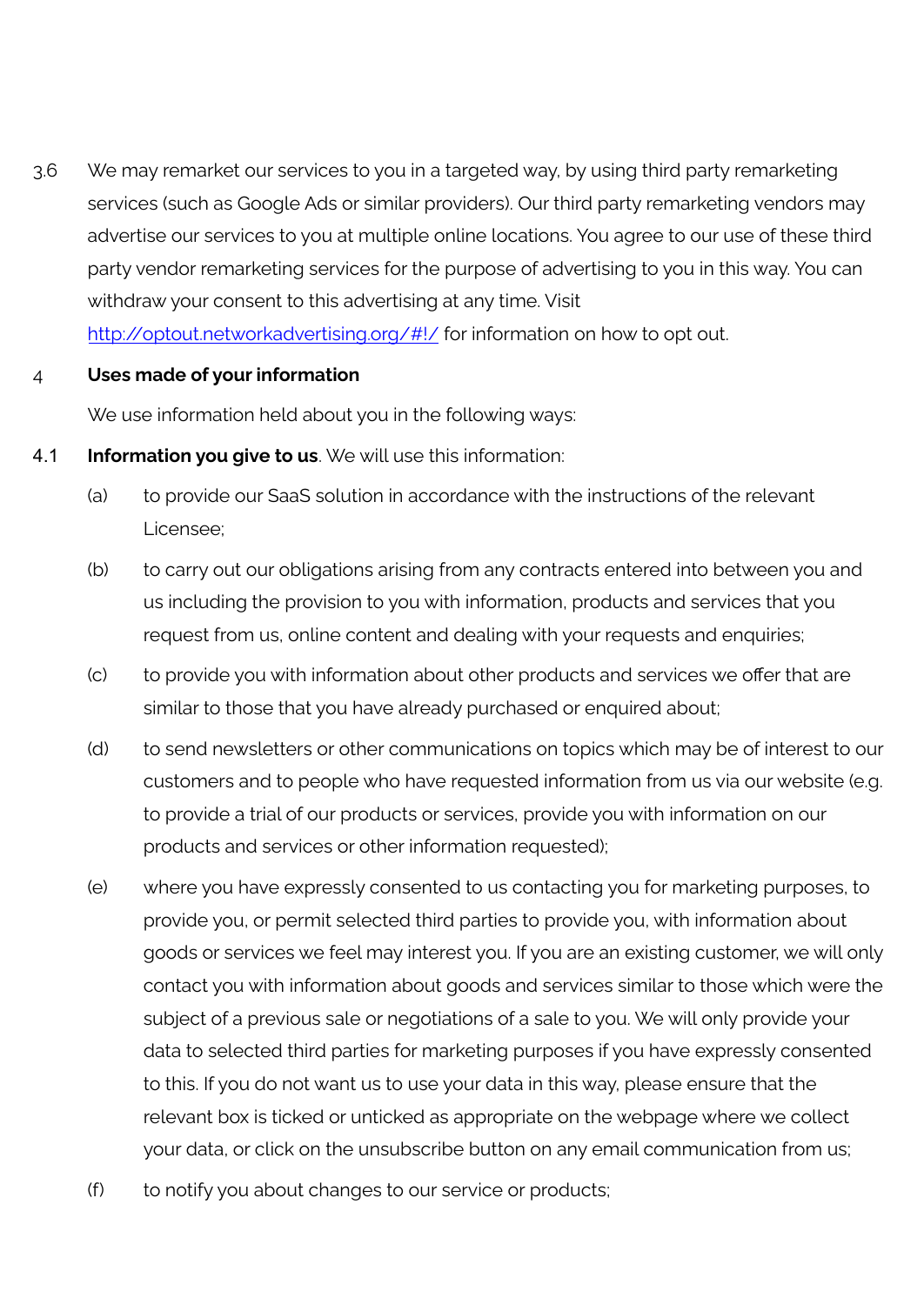- (g) to contact you in relation to service updates that affect you, regulatory updates that affect our services and any additional information in relation to our service that we think you may find interesting;
- (h) to analyse and improve the services offered on our website/Service; and
- (i) to ensure that content from our website/Service is presented in the most effective manner for you and on your Device.
- 4.2 **Information we collect about you**. We will use this information:
	- (a) to provide our SaaS solution in accordance with the instructions of the relevant Licensee;
	- (b) to administer our website/Service and for internal operations, including troubleshooting, data analysis, testing, research, statistical and survey purposes;
	- (c) to improve our website/Service to ensure that content is presented in the most effective manner for you and for your Device;
	- (d) to allow you to participate in interactive features of our service, when you choose to do so;
	- (e) as part of our efforts to keep our website/Service safe and secure;
	- (f) to personalise the way the website/Service content is presented to you and provide you with the most user-friendly navigation experience. We may also use and disclose information in aggregate (so that no individuals are identified) for marketing and strategic development purposes;
	- (g) to measure or understand the effectiveness of advertising we serve to you and others, and to deliver relevant advertising to you;
	- (h) to use IP addresses to identify the location of users, to block disruptive use, to establish the number of visits from different countries and to determine whether you are accessing the services from a particular country; and
	- (i) to make suggestions and recommendations to you and other users of our website/Service about goods or services that may interest you or them.
- 4.3 **Information we receive from other sources**. We may combine this information with information you give to us and information we collect about you. We may use this information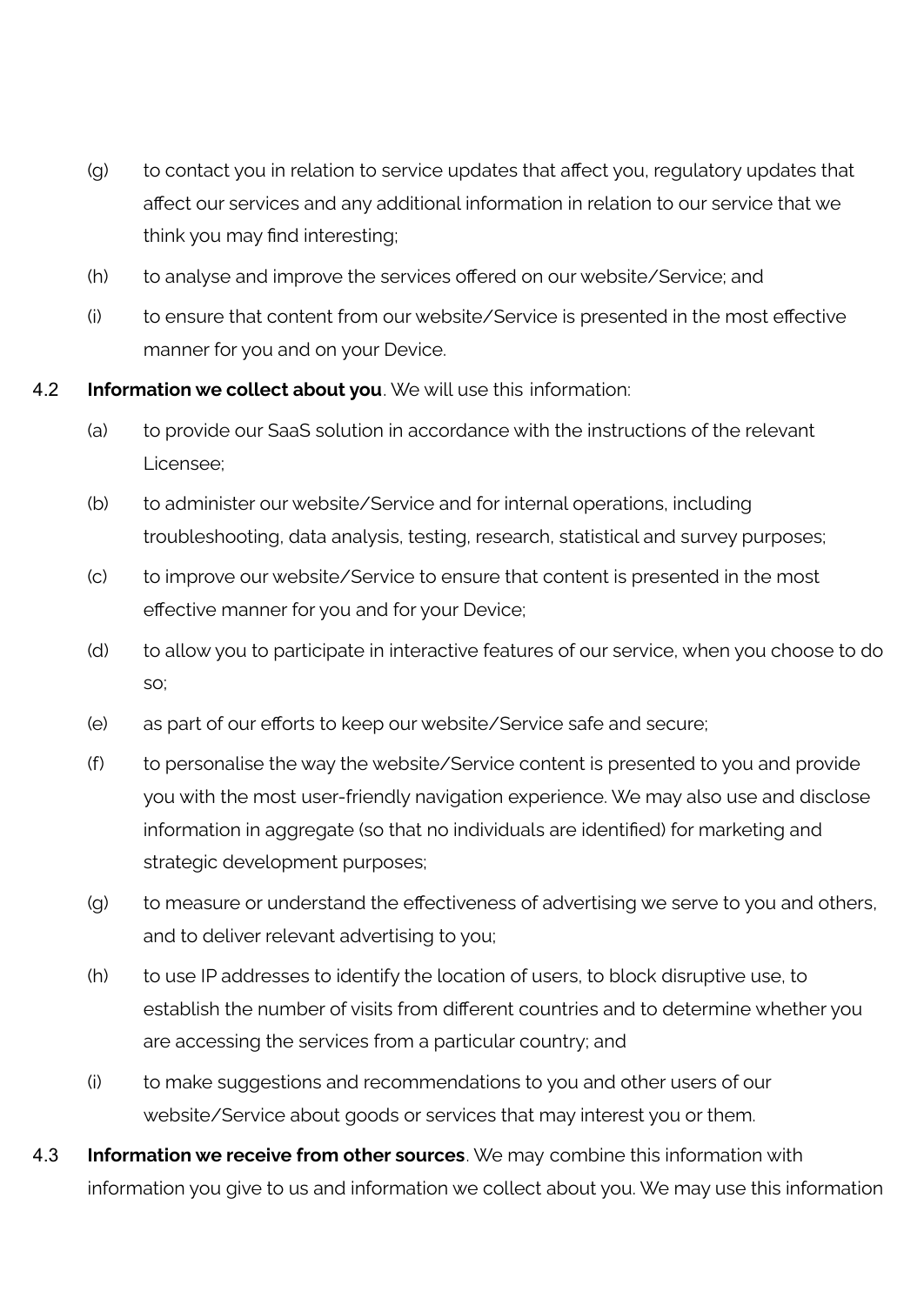and the combined information for the purposes set out above (depending on the types of information we receive).

#### 5 **Disclosure of your information**

- 5.1 We may share your personal data with our Affiliates and third party service providers (e.g. who assist us with technical, payment and delivery services) in accordance with this policy.
- 5.2 We may also disclose your personal data if we are under a duty to disclose or share your personal data in order to comply with any legal obligation, or in order to enforce or apply our standard terms of use; or to protect our rights, property, our customers, clients, Affiliates, or other related third parties. This includes exchanging information with other companies and organisations for the purposes of fraud protection and credit risk reduction.

#### 6 **Security of information we store and transfer**

- 6.1 All information you provide to us is stored on secured servers. Any payment transactions will be encrypted using Secure Sockets Layer (SSL) technology. Where we have given you (or where you have chosen) a password which enables you to access certain parts of our website or Service, you are responsible for keeping this password confidential. We ask you not to share a password with anyone. It is important for you to protect against unauthorised access to your password and to your computer, so we advise that you sign off when you have finished using a shared computer and strongly recommend that you do not use the browser's password memory function as that would permit other people using your Device to access your personal data.
- 6.2 Unfortunately, the transmission of information via the internet is not completely secure. Although we will do our best to protect your personal data, we cannot guarantee the security of your data transmitted to our website/Service and any transmission is at your own risk.
- 6.3 Once we have received your information, we will use strict procedures and security features to try to prevent unauthorised access however, we cannot guarantee the security of such information. To the fullest extent permitted by law, we disclaim all liability and responsibility for any damages you may suffer due to any loss, unauthorised access, misuse or alterations of any information you submit to the website or our Service.

#### **7 Overseas disclosure**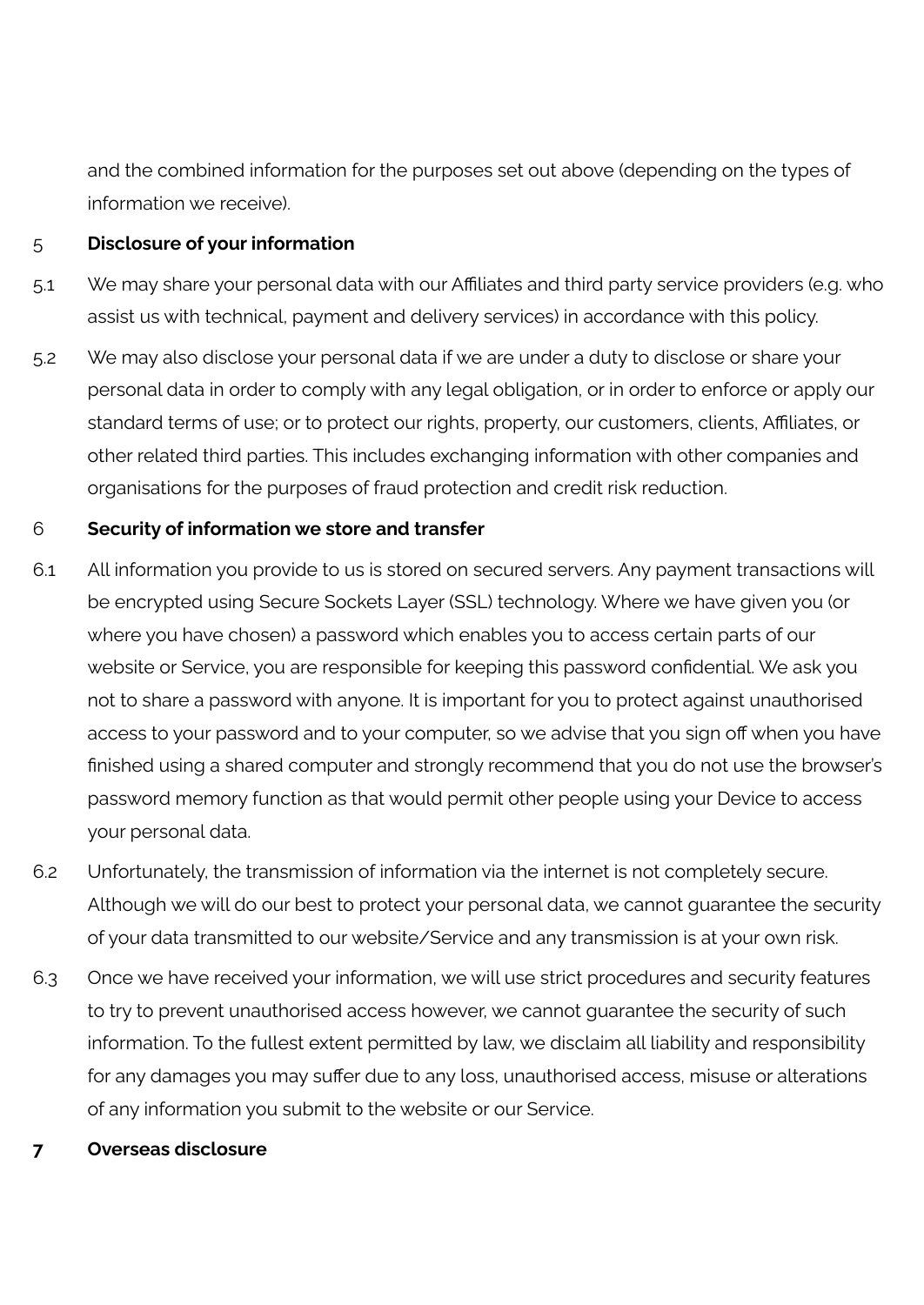- 7.1 The data that we collect from you may be transferred to, and stored at, a destination outside Australia, New Zealand, UK or the European Economic Area ("**EEA**"), that does not have a similar standard of protection to Australia, New Zealand, UK or the EEA (as applicable). It may also be processed by staff operating outside these areas who work for us or for one of our suppliers. Such staff may be engaged in, among other things, the fulfilment of any order, the processing of payment details and the provision of support services. This may include the transfer or disclosure of your information to other jurisdictions including but not limited to the United States and Canada.
- 7.2 We will take all steps reasonably necessary to ensure that your data is treated securely and in accordance with this privacy policy.

### 8 **How long do we keep your personal data secure and private**

We will keep your personal data only for as long as is reasonably necessary for the purpose that it has been processed and taking into account any legal requirements under the GDPR, or any other applicable laws of England and Wales (if you are located in the UK), and under Australian Privacy Laws (if you are located in a country other than the UK or EU).

#### 9 **How we manage sensitive personal data**

The GDPR defines certain information as 'sensitive' (racial or ethnic origin, political opinions, religious believes, trade union membership, physical or mental health, sexual life, criminal proceedings and offences). If we ever deal with sensitive personal data we will only use this information to provide the service you require and we will ask for your explicit consent. As a customer, there may be times when you give us this sensitive information. We may share it with our Affiliates and our subcontractors to keep your records up to date.

#### 10 **Your rights**

- 10.1 You have the right to ask us not to process your personal data for marketing purposes. You can exercise your right to prevent such processing by checking certain boxes on the pages we use to collect your data. You can also exercise the right at any time by contacting us at support@jobadder.com.
- 10.2 You can always choose not to provide information, however in that event we may not be able to provide you certain services, or fully provide you certain services.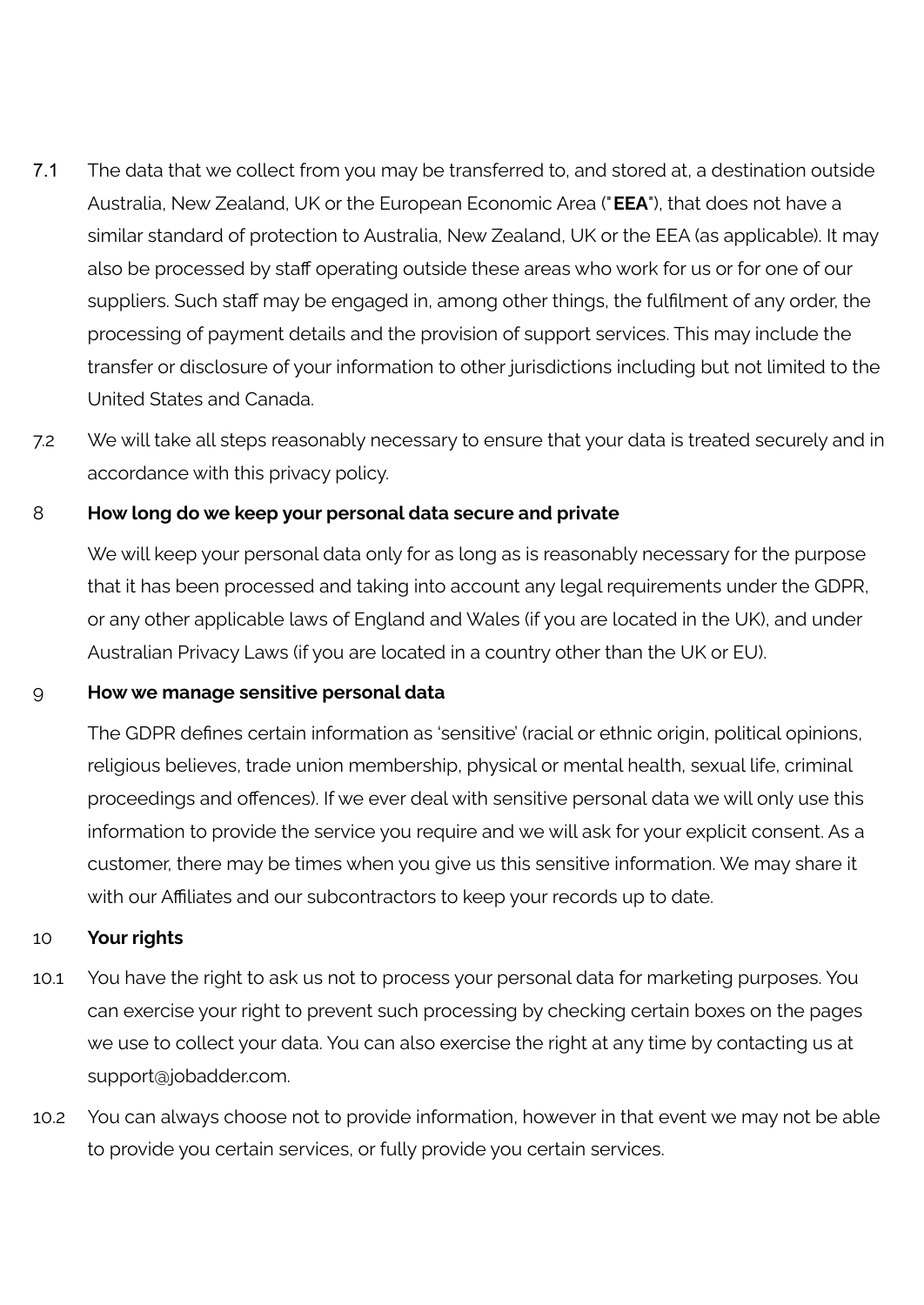- 10.3 You will usually be able to add or update certain information on pages such as "My Account". When you update information, we will keep a copy of the prior version for our records unless you write to us to require us not to.
- 10.4 The GDPR and Australian Privacy Laws give you the right to access information held about you and to request that it is corrected if any of your details held are incorrect. Your right of access can be exercised in accordance with the GDPR or Australian Privacy Laws, as applicable. Any access request may be subject to a fee to meet our costs in providing you with details of the information we hold about you and you may also need to pay fees separately to any third party data controller. If you wish to verify the details that we hold about you may do so by contacting us via e-mail to support@jobadder.com. Our security procedures mean that we may request proof of identity before we reveal information. This proof of identity will typically take the form of your e-mail address and any password submitted upon registration.

#### 11 **Use of third party websites and Accessing Google data**

- 11.1 Our website/Service may contain links to and from the websites of our partner networks, advertisers and other third parties. If you follow a link to any of these websites, please note that they have their own privacy policies and that we do not accept any responsibility or liability for these policies. Please check these policies before you submit any personal data to these websites.
- 11.2 Please note that third parties (including, for example, advertising networks and providers of external services like web traffic analysis services) may also use cookies, over which we have no control. These cookies are likely to be analytical/performance cookies or targeting cookies.
- 11.3 Notwithstanding anything else in this privacy policy, if you use the Service to access the following types of Google data, the use of that data will be subject to these additional restrictions:
	- (a) The Service will only be used to read, write, modify or control Gmail message bodies (including attachments), metadata, headers, and settings to provide a web email client that allows users to compose, send, read and process emails and will not transfer this Gmail data to others unless doing so is necessary to provide and improve these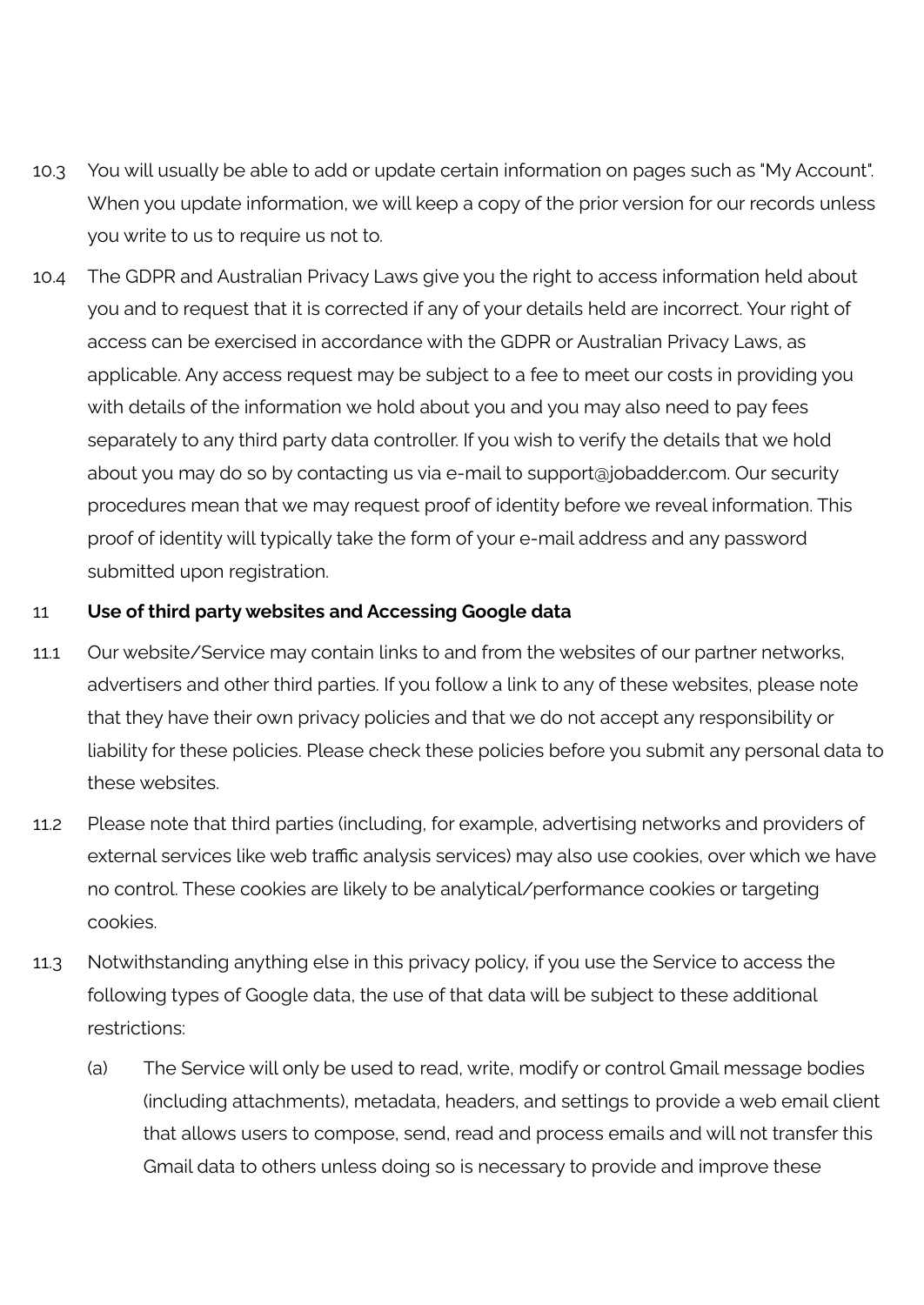features, comply with applicable law, or as part of a merger, acquisition, or sale of assets.

- (b) The Service will not use this Gmail data for serving advertisements.
- (c) The Service will not allow humans to read this data unless we have your affirmative agreement for specific messages, doing so is necessary for security purposes such as investigating abuse, to comply with applicable law, or for the App's internal operations and even then only when the data have been aggregated and anonymized.

#### 12 **Marketing**

- 12.1 We may from time to time provide you with an "opt in" or "opt-out" mechanism, subject to the requirements of applicable Australian privacy laws or the GDPR. An "opt-in" mechanism will provide you the opportunity to positively indicate that you would like or do not object to our sending you such further communications and we will not send you any unless you have "opted-in". An "opt-out" mechanism will provide you the opportunity to indicate that you do not want us to send you such further communications, and if you "opt-out" we will not send you any.
- 12.2 In each instance, opting-in or opting-out will be up to you and, in addition, if you do not want us to use your personal data for a particular purpose or disclose it to a third party, you may "opt out" at any time by contacting us as provided below. Please note, by opting-out, you may not be able to participate in certain activities on our website/Service.
- 12.3 Specific opt-outs may also be provided at the point of collection or along with the communications to you.

#### **13 Privacy complaints**

13.1 If you believe that we have breached any applicable privacy laws, or you wish to make a complaint about the way we have handled your personal data, we encourage you to contact us via e-mail to [support@jobadder.com.](mailto:support@jobadder.com) We will respond within a reasonable period of receiving your complaint.

#### 14 **Changes to our privacy policy**

Any changes we may make to our privacy policy in the future will be posted on this page and, where appropriate, notified to you by e-mail or by a notice displayed on the homepage of our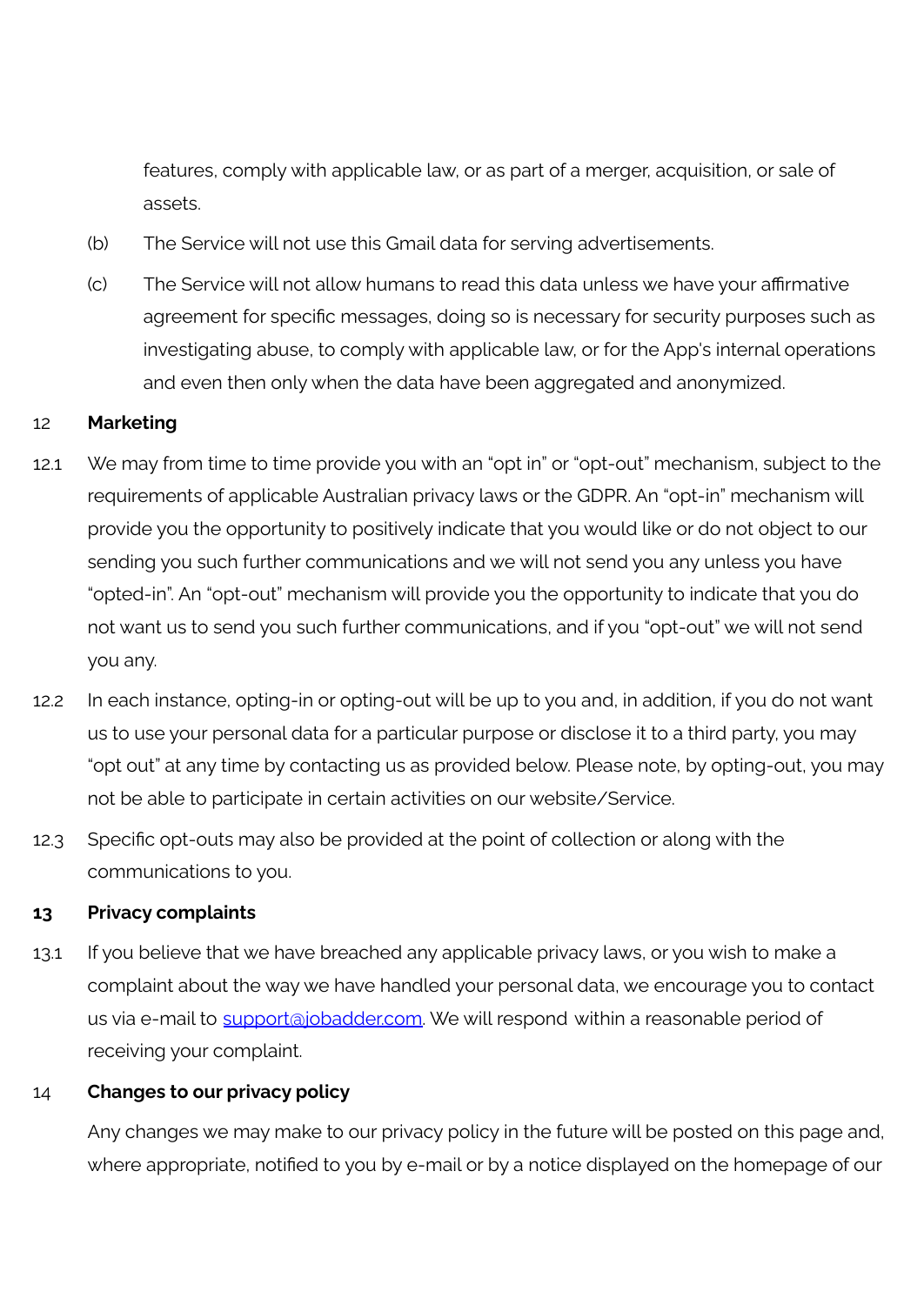website/Service. Please check back frequently to see any updates or changes to our privacy policy.

#### 15 **Contact**

Questions, comments and requests regarding this privacy policy are welcomed and should be addressed to support@jobadder.com.

# **Addendum: Relevant to ANZ customers only Statement on JobAdder and SEEK data-sharing**

Excepting cases where a customer has **explicitly chosen** to set up an integration between JobAdder and SEEK (such as the imminent SEEK/JobAdder 2-way talent integration) or **explicitly instructed** a transfer of data between the parties then:

JobAdder does not, and will not, share candidate data or any customer-specific commercial data with SEEK, and nor does SEEK request such data from JobAdder.

For example:

- JobAdder does not send data on our individual customers, and their activity, to SEEK.
- We do **not** share sales activity, job-posting activity, invoicing, placement volumes or any other related data.
- JobAdder does not send candidate data or personally identifiable information to SEEK.

At times JobAdder would consider sharing with SEEK aggregated data regarding overall trends (e.g. Job Board usage across Australia). As part of any data sharing on market trends we would never expose customer specific behaviours, choices or information. Our obligation to our customers' data privacy is paramount.

#### **In summary:**